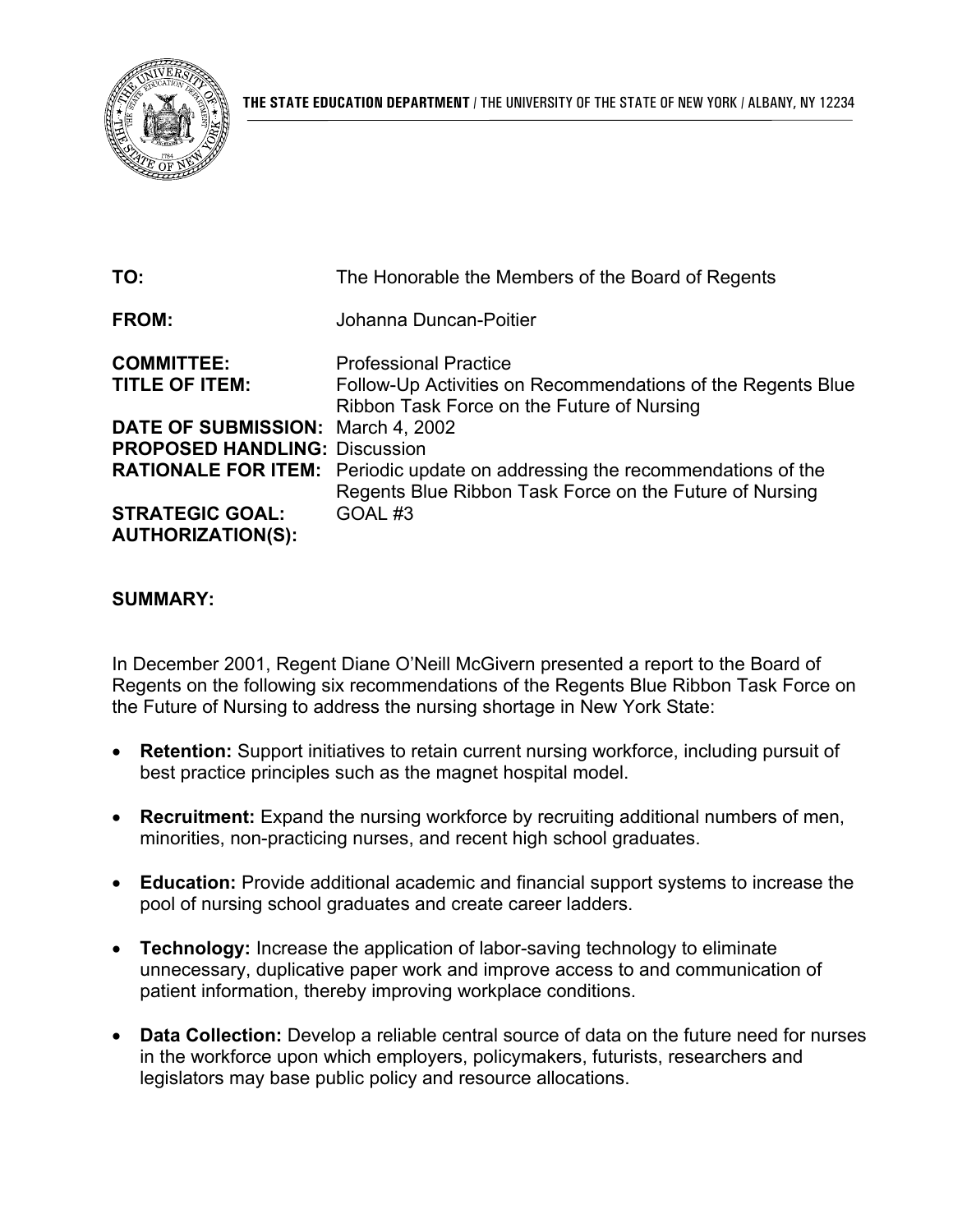- **Clarification of Existing Laws and Regulations** regarding:
	- **1. Scope of Practice:** Issue practice guidelines to clarify the legal scope of practice of nursing, including those tasks that do not require licensure. These guidelines will reaffirm the individual practitioner's responsibility for patient care, even within demanding workplace settings.
	- **2. Definition of patient abandonment**: Familiarize field with existing Regents regulations which describe patient abandonment, clarifying that refusal to work a double shift or other mandatory overtime in ordinary circumstances does not necessarily constitute professional misconduct.

At the conclusion of the presentation to the Board of Regents on these recommendations, Chancellor Carl T. Hayden requested that a timeline (see Attachment 1) be developed to project and monitor progress by the Task Force, the State Board for Nursing and the Department, in meeting these recommendations. This report provides that timeline and an update on ongoing and projected activities to carry out the recommendations of the Task Force.

## **Improve Available Data**

The Department has begun a two-phased approach to collect data in response to the Task Force's recommendation to develop a reliable, central source of data on the need for nurses. The data will be used to guide public policy decisions and resource allocations.

#### *Phase I: Identify and coordinate repositories of existing data*

Existing data on the nursing workforce in New York State are plentiful. Researchers, employers, and organizations regularly collect independent data on a wide variety of factors influencing the nursing profession. Some studies sample large numbers of nurses across the State to determine wide-ranging trends while others attempt to uncover specific tendencies of sub-populations of nurses in a single county or region. To facilitate usefulness of existing data and to identify gaps in data on which to build Phase II, the Department is collecting data and reports related to the nursing profession and organizing them based on source, purpose and outcome. Resulting conclusions could prove valuable to employers, policymakers, educators, legislators or others depending on their specific requirements.

Since the Board of Regents licenses nurses and regulates the practice of the nursing profession in New York State, the Department is also a significant source of existing data on the nursing workforce. In Phase I, Department staff have already begun to identify longitudinal trends in the number of new licensees and annual re-registration counts. For example, over a recent ten-year period, the number of new licenses issued for licensed practical nurses (LPN) has decreased 58%, from 7,139 licenses in 1991 to 3,009 in 2000. Likewise, the number of newly licensed registered professional nurses (RN) has decreased 22%, from 10,365 licenses issued in 1991 to only 8,057 issued in 2000.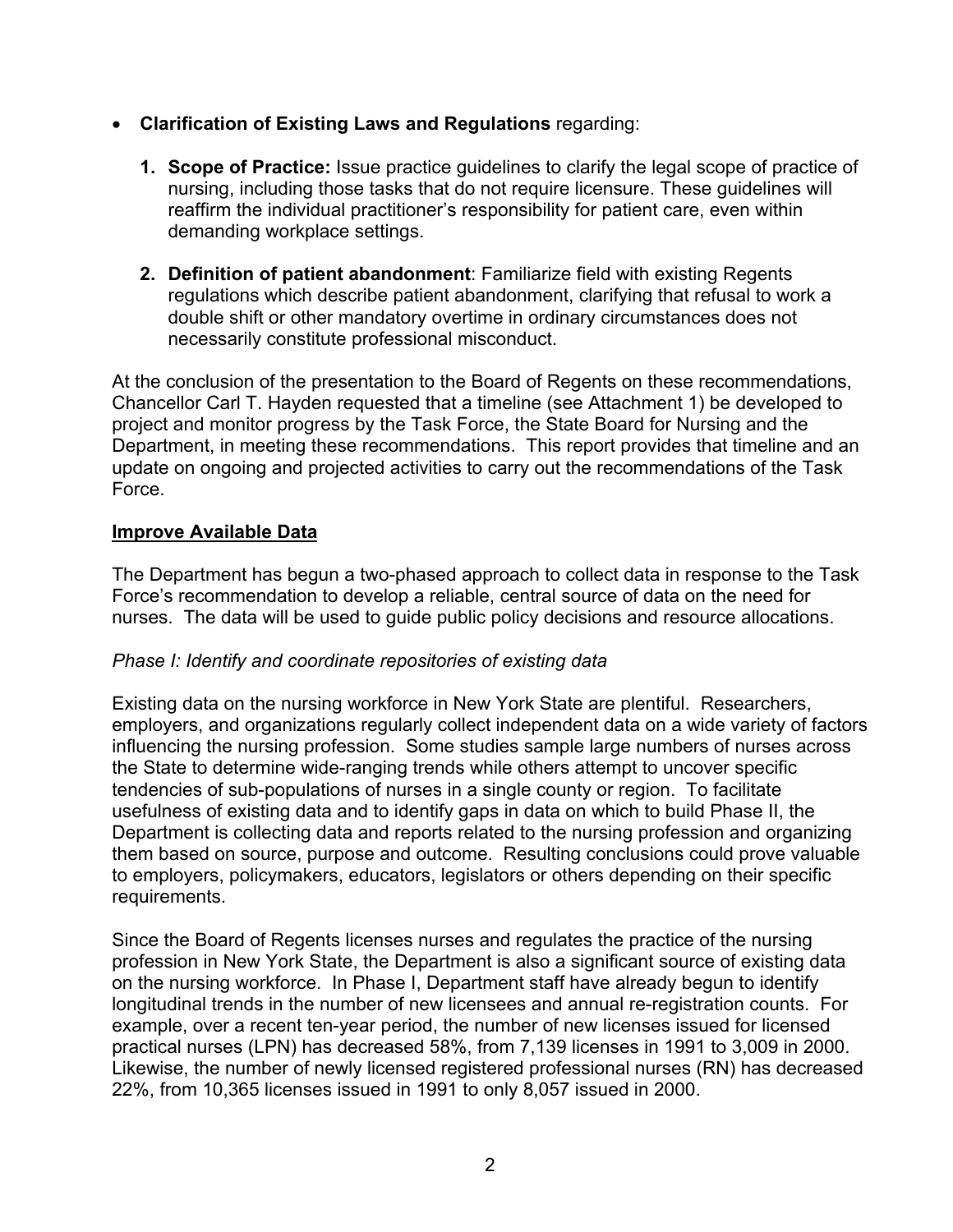

| Number of Nursing Licenses Issued Each Year in New York State |        |        |        |        |        |        |        |        |        |        |
|---------------------------------------------------------------|--------|--------|--------|--------|--------|--------|--------|--------|--------|--------|
| Profession                                                    | 1991   | 1992   | 1993   | 1994   | 1995   | 1996   | 1997   | 1998   | 1999   | 2000   |
| <b>RN</b>                                                     | 10,365 | 10,259 | 10,127 | 10,290 | 9,122  | 9,392  | 8,301  | 8,276  | 8,139  | 8,057  |
| LPN                                                           | 7,139  | 6,685  | 4,530  | 7,385  | 4,902  | 5,901  | 4,920  | 4,290  | 3,689  | 3,009  |
| Nurse<br>Practitioner                                         | 361    | 392    | 520    | 609    | 875    | 1,098  | 1,120  | 1,208  | 1,124  | 1,042  |
| <b>TOTALS</b>                                                 | 17,865 | 17,336 | 15,177 | 18,284 | 14,899 | 16,391 | 14,341 | 13,774 | 12,952 | 12,108 |

Г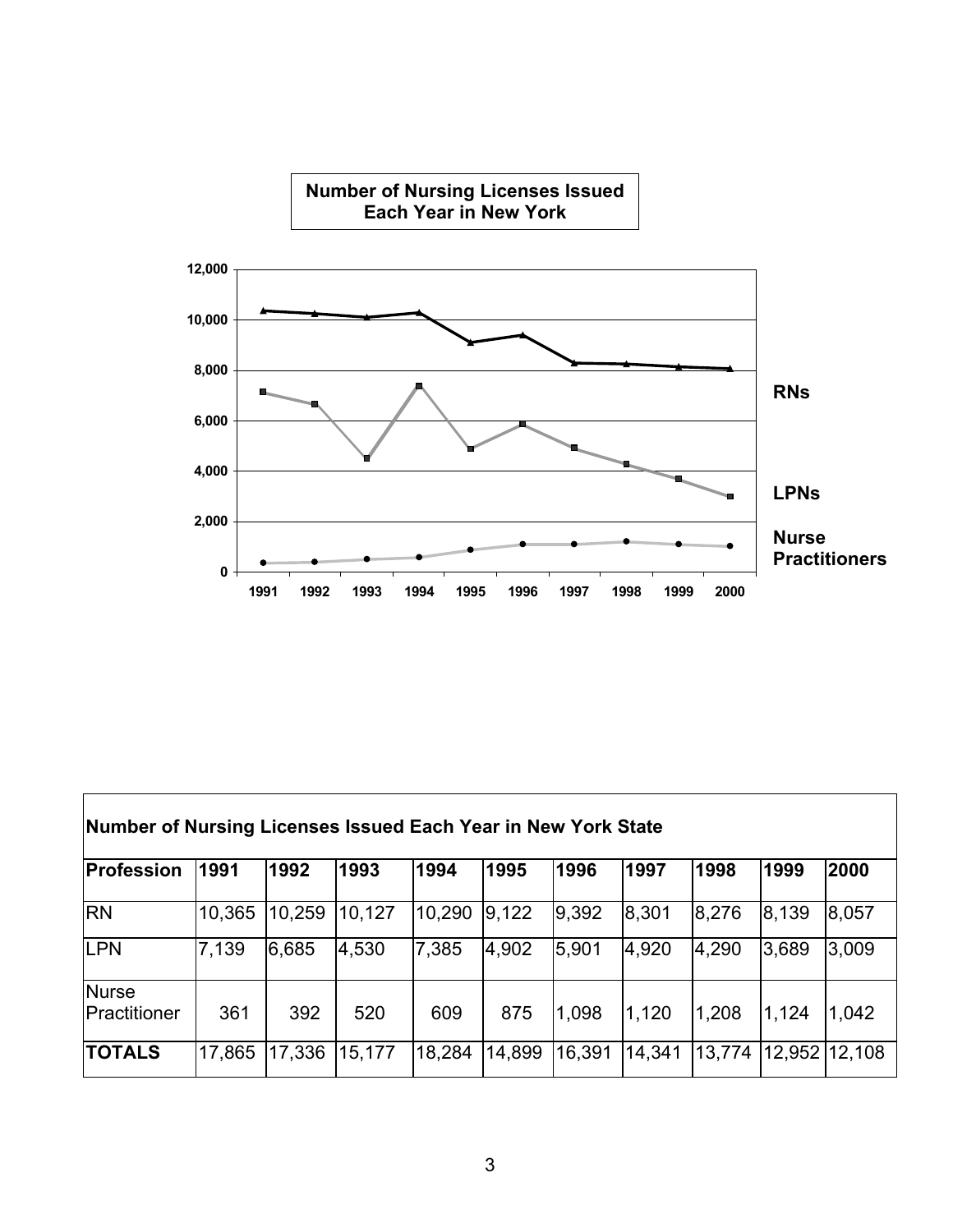In addition, while the total number of licensed and registered RNs increased almost 25% from 1980 to 1990, that number is approaching stagnation. Since 1990, there has been a mere 4.3% increase in licensed and registered RNs in New York State, as the following chart shows.



Staff are also analyzing Department data on the geographic distribution of all licensed RNs in relation to select United States Census data. A partnership with the State Library is being explored to use a Geographic Information System (GIS) to examine and display data. GIS will enable the identification of estimates such as the number of RNs per county in New York State and the ratio of RNs to New Yorkers by geographic region. This information could guide decision-making and resource allocations for key areas significantly impacted by the nursing shortage.

#### *Phase II: Collect new data based upon the gaps identified in existing data*

To supplement existing data, the Department will conduct a survey of RNs, which will precisely define the current nursing workforce and track key indicators of the nursing shortage. The Office of the Professions has partnered with the Department's Fiscal Analysis and Research Unit within the Office of Management Services to design and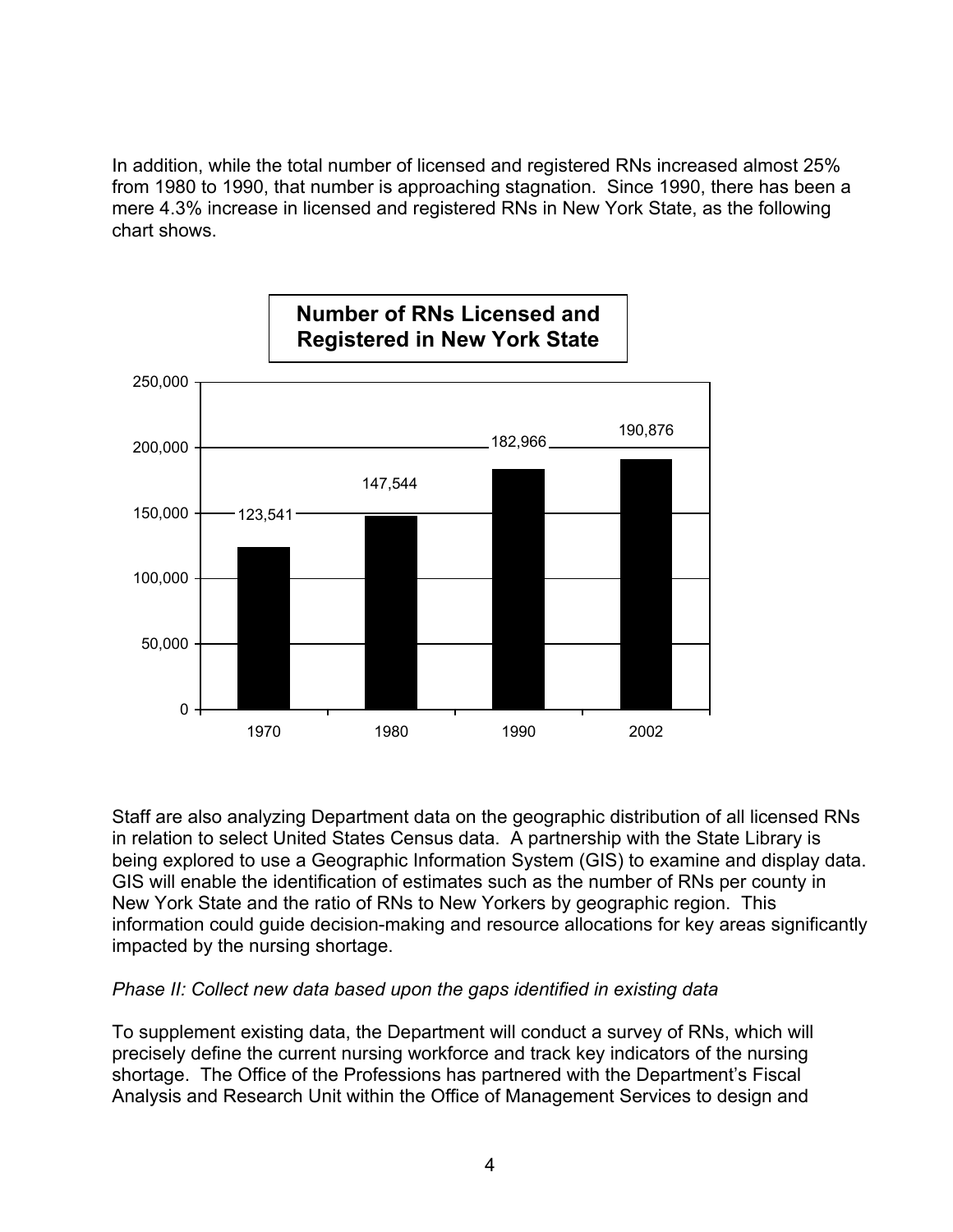distribute a comprehensive survey to identify specific characteristics, attributes and expectations of New York's nurses. Workforce surveys administered by the Department in the past are being used as design models. Members of the Blue Ribbon Task Force, the State Board for Nursing, as well as representatives from other professions will be engaged in contributing to the development of the survey tool. The survey tool will be mailed to nurses by September 2002 and the collection and analysis of results will be completed by June 2003.

# **Clarify Existing Laws and Regulations**

# *Patient Abandonment:*

The Nurse Practice Committee of the State Board for Nursing has begun development of guidelines to clarify that refusal to work a double shift or other mandatory overtime in ordinary circumstances does not necessarily constitute professional misconduct. Nurses need to know that threats of charges of professional misconduct for such instances are not warranted. Position statements on this issue have been gathered from throughout the country to inform the work of the Nurse Practice Committee. The Committee's recommendations will be reviewed by the full Board for Nursing and the Deputy Commissioner for the Professions. It is projected that the work of the Committee will conclude by August 2002. Regulatory action, if required, could be considered and implemented by the Regents by February 2003.

# *Scope of Practice for Nurses:*

 consideration and approval by the Regents by September 2002. However, providing Practice guidelines are being developed to clarify the legal scope of the practice of nursing, including those tasks that do not require licensure, the use of unlicensed assistive personnel, and the role of the Licensed Practical Nurse performing certain tasks in certain settings. It is projected that practice guidelines on these topics will be available for guidance on practice issues is an activity that has no end since nursing, as all other professions, exists in a dynamically changing environment that challenges licensees to continually consider and update "best practices."

#### **Address Recruitment and Retention Needs**

Through the Regents leadership, many of the resources of The University of the State of New York will be tapped to inform students about the nursing profession and encourage nurses to stay in practice.

• The State Board for Nursing has pursued a collaborative relationship with the Office of Elementary, Middle, Secondary, and Continuing Education (EMSC) to work together with school counselors to promote nursing as a viable and desirable career choice. A pilot project is slated to begin in September 2002. Extensive outreach to guidance counselors is projected to occur throughout the 2002-3 school year to be followed by ongoing field outreach.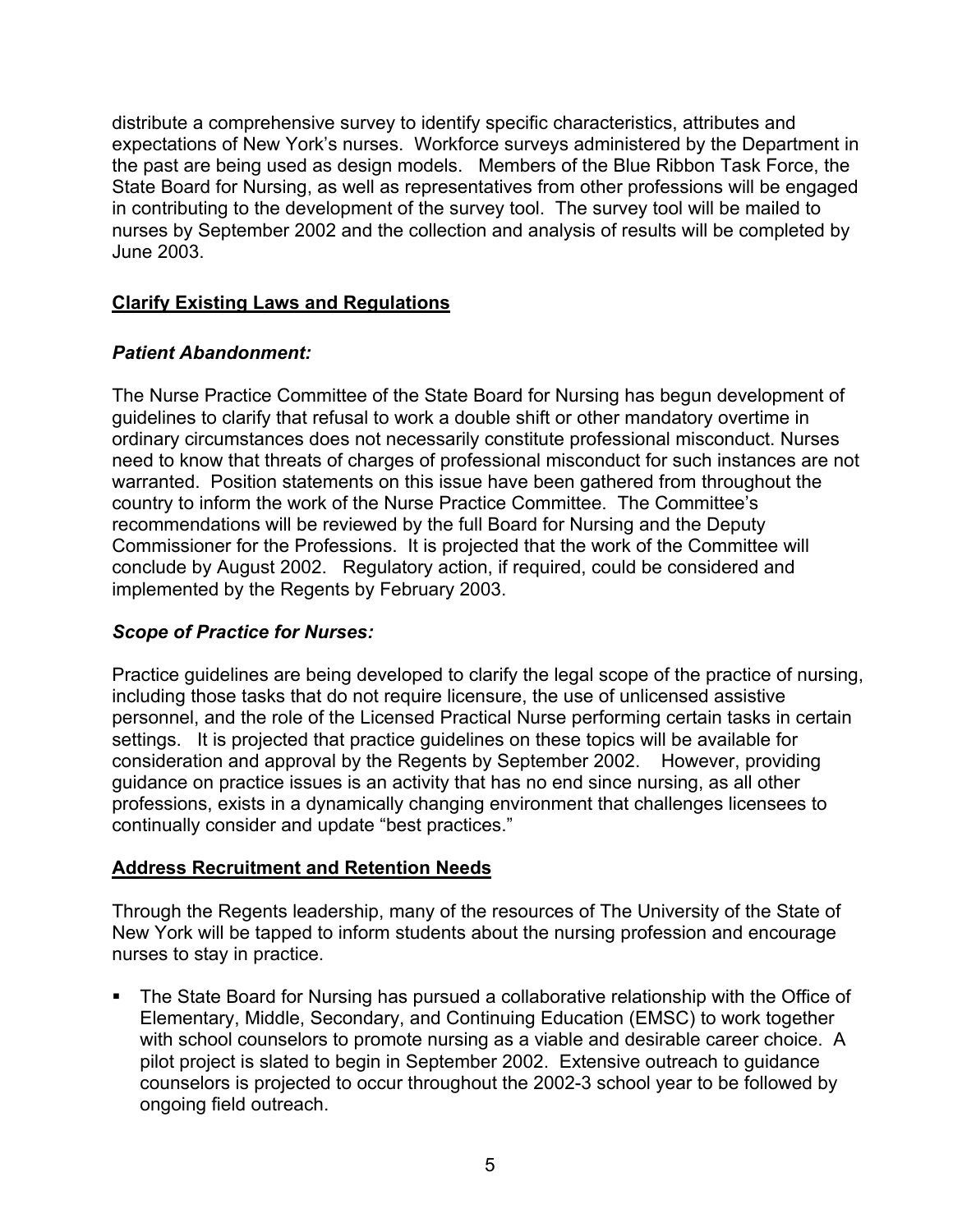- The Office of the Profession is supporting outreach through various speaking engagements. Deputy Commissioner Johanna Duncan-Poitier will discuss the nursing shortage as keynote speaker for the annual March of Dimes convention while the Executive Secretary for Nursing will speak to recruiters for nursing students and new nursing graduates in the greater New York City region.
- The State Board for Nursing established a speaker's bureau where Board members speak to student groups about careers in nursing. Board members have presented information to hundreds of students in elementary and junior high schools as well as to parents and other relatives. This activity is ongoing.
- In January, the Department announced the availability of Regents Professional Opportunity Scholarships for New York State residents who are economically disadvantaged and/or a member of an underrepresented minority group and who are beginning or enrolled in an approved nursing program. Deadline for receipt of applications is May 1, 2002. The scholarships directly support the Task Force's recommendation to encourage minorities and men to consider the nursing profession.
- The Department has developed supportive position statements on several legislative proposals that would provide financial benefits to students of nursing science, nurses who choose to stay in the field, and nurses who teach at the post-secondary level. Support would come in the form of scholarship funding, loan forgiveness plans, as well as tax relief prorated on time spent in actual nursing practice. The Department will develop a position on related proposed legislation based on a careful analysis of the cost/benefits of such proposals. This activity is tied to the legislative session calendar.

# **Develop a Nursing Shortage Clearinghouse**

The leadership role of the Regents, through the formation of the Blue Ribbon Task Force on the Future of Nursing, has focused the attention of many health care providers, educators and legislators on addressing the nursing shortage. Copies of the Task Force report were distributed to all Forum invitees, members of the New York State Congressional delegation, members of the New York State Senate and Assembly, and key members of the Governor's staff. It has also been distributed widely to thousands of individuals in the healthcare and nursing community.

• The report is being read and cited as a reference in articles in the press and by other agencies and organizations reporting on their initiatives to address the nursing shortage. For example, the Spring 2002 issue of *The Independent Sector,* a publication highlighting New York's 100+ private colleges and universities, featured an article titled "Changing the Future of Nursing" which cited the Regents Blue Ribbon Task Force on the Future of Nursing. The article describes initiatives consistent with the recommendations of the Task Force in nine private colleges and universities with nursing programs (see Attachment 2).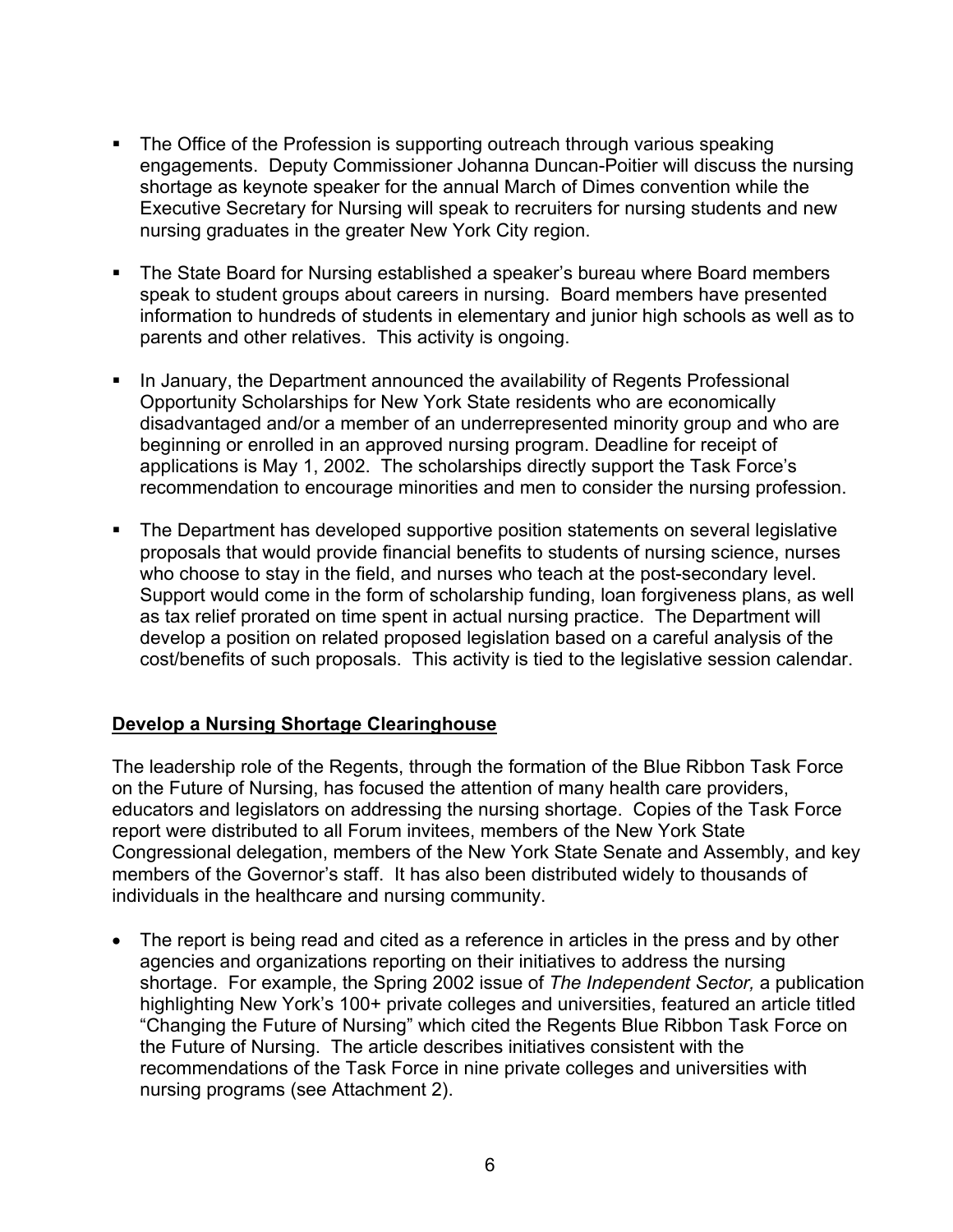- A number of Task Force members are addressing the nursing shortage and implementing recommendations through their respective organizations.
- Other states, other organizations, many private individuals, and the federal government are working hard to solve this impending crisis. Their work is being monitored regularly by State Board for Nursing staff.

Recognizing opportunities for benchmarking and collaboration, the State Education Department will serve as a clearinghouse for sharing information on these efforts. The Office of the Professions will collect periodic reports from Task Force members and from the literature, tracking:

- recent activities or strategies to address the nursing shortage,
- subsequent impacts, and
- contacts for additional information and/or opportunities for alliance.

Information will then be distributed to Task Force members and other designated partners, encouraging further activity and collaboration. Information gathering has already begun. Distribution of information is slated to begin in June 2002.

# **Conclusion**

A major strength of the Regents important role in addressing work force shortages is the ability to initiate dialogue with leaders, provide strong general guidance and direction and clearly articulate the public protection responsibility of all involved. The recommendations of the Task Force have sparked others to initiate activities to address the shortage through local partnerships and activities. The State Board for Nursing will carry out the Regents recommendations and continue to spearhead a variety of efforts to address the nursing shortage from every possible angle and in partnership with all stakeholders. We will continue to gather data, provide information, support professionals, and to contribute to a variety of efforts aimed at solving the shortage.

The Task Force addressed an immediate need in the largest of New York's licensed professions. Signaled by demographic shifts brought about by the aging of the "Baby Boom" generation, however, nearly **all** professions will face similar workforce issues. **Continuous, broad-based, and collaborative action** will be needed to address workforce demands in *all* professions.

As a citizen board with oversight of more than 650,000 licensees in 39 professions and over 200,000 practicing certified teachers, the Regents are well positioned to lead by engaging partners and marshaling resources necessary to address this impending crisis. From the Regents vantagepoint, appropriate strategies and lessons learned in addressing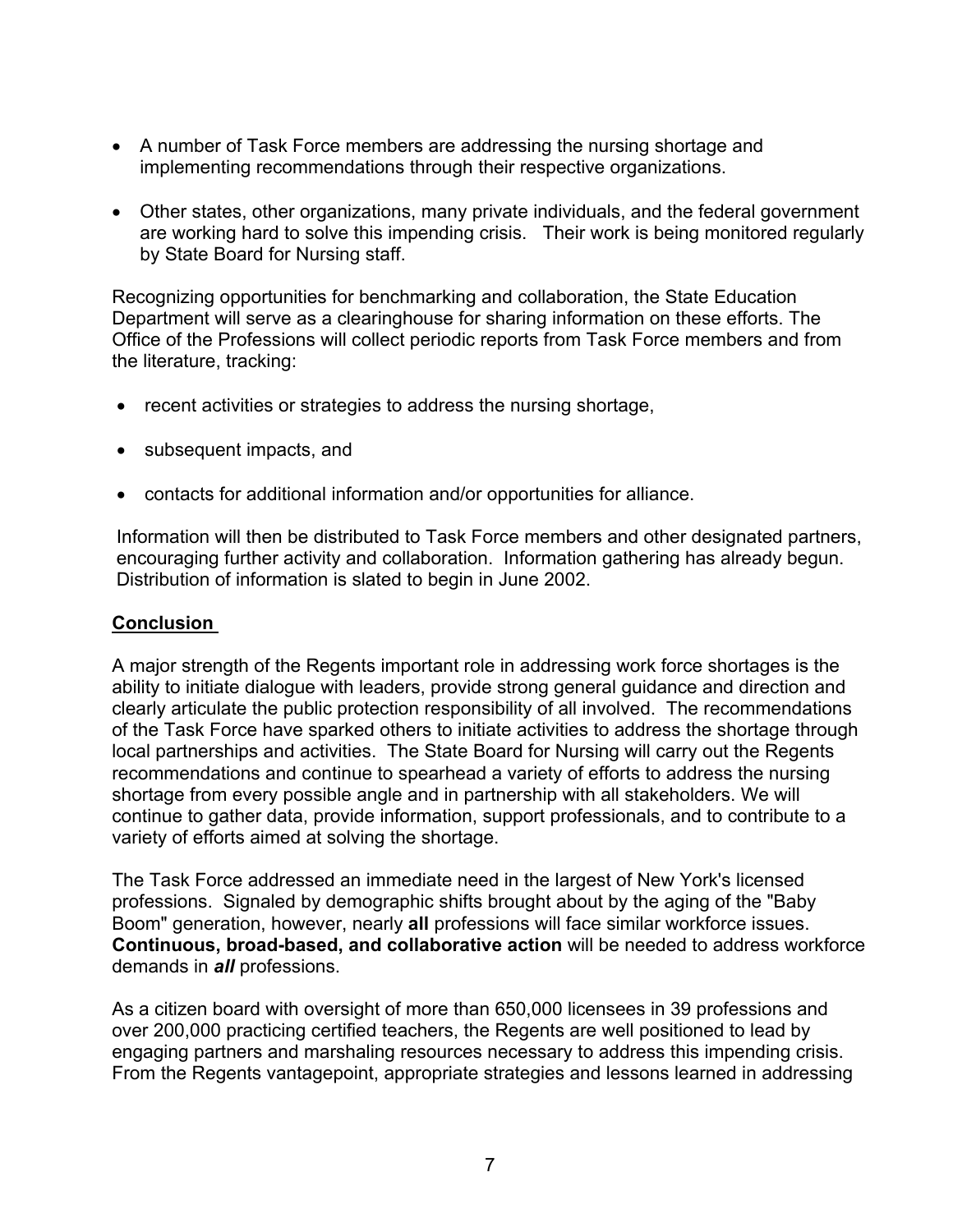the nursing shortage workforce can be applied across the spectrum of all the licensed and certified professions they regulate.

# **Attachment 1: Timeline for Addressing the Nursing Shortage**

|                    | Data                                         |                                     |                             | <b>Clarify Existing Laws &amp; Regulations</b> |                            |                          |                                  |                | <b>Share</b>      |                            | <b>Recruitment &amp; Retention</b> |                |          |
|--------------------|----------------------------------------------|-------------------------------------|-----------------------------|------------------------------------------------|----------------------------|--------------------------|----------------------------------|----------------|-------------------|----------------------------|------------------------------------|----------------|----------|
|                    | Collection                                   |                                     |                             | <b>Patient</b>                                 |                            | <b>Scope of Practice</b> |                                  | Clearinghouse  |                   | (Field & Guidance          |                                    |                |          |
|                    |                                              |                                     |                             | <b>Abandonment</b>                             |                            | for Nurses               |                                  | Information    |                   | <b>Counselor Outreach)</b> |                                    |                |          |
| Month/<br>Year     | Data Available<br>Make Current<br>Assemble & | Distribute Survey<br>ఱ<br>Construct | AnalyzeResults<br>Collect & | Release Results<br>Complete &                  | Research &<br>Gather Input | <b>Distribute</b>        | Regulatory<br>Changes<br>Adopted | Gather Input   | <b>Distribute</b> | Gather Input<br>Research & | Assemble &<br>Distribute           | Planning Stage | Outreach |
| $Mar-02$           |                                              |                                     |                             |                                                |                            |                          |                                  |                |                   |                            |                                    |                |          |
| Apr-02             |                                              |                                     |                             |                                                |                            |                          |                                  |                |                   |                            |                                    |                |          |
| May-02             |                                              |                                     |                             |                                                |                            |                          |                                  |                |                   |                            |                                    |                |          |
| $Jun-02$           |                                              |                                     |                             |                                                |                            |                          |                                  |                |                   |                            |                                    |                |          |
| $Jul-02$           |                                              |                                     |                             |                                                |                            |                          |                                  |                |                   |                            |                                    |                |          |
| Aug-02             |                                              |                                     |                             |                                                |                            |                          |                                  |                |                   |                            |                                    |                |          |
| Sep-02             |                                              |                                     |                             |                                                |                            |                          |                                  |                |                   |                            |                                    |                |          |
| <b>Oct-02</b>      |                                              |                                     |                             |                                                |                            |                          |                                  |                |                   |                            |                                    |                |          |
| <b>Nov-02</b>      |                                              |                                     |                             |                                                |                            |                          |                                  |                |                   |                            |                                    |                |          |
| $Dec-02$           |                                              |                                     |                             |                                                |                            |                          |                                  |                |                   |                            |                                    |                |          |
| $Jan-03$           |                                              |                                     |                             |                                                |                            |                          |                                  |                |                   |                            |                                    | puiogua        |          |
| $Feb-03$<br>Mar-03 |                                              |                                     |                             |                                                |                            |                          |                                  |                |                   |                            |                                    |                |          |
| Apr-03             |                                              |                                     |                             |                                                |                            |                          |                                  |                |                   |                            | puioBuo                            |                |          |
| $May-03$           |                                              |                                     |                             |                                                |                            |                          |                                  |                |                   |                            |                                    |                |          |
| $Jun-03$           |                                              |                                     |                             |                                                |                            |                          |                                  | <b>BujoBuc</b> | priogna           |                            |                                    |                |          |
| $Jul-03$           |                                              |                                     |                             |                                                |                            |                          |                                  |                |                   |                            |                                    |                |          |
| Aug-03             |                                              |                                     |                             |                                                |                            |                          |                                  |                |                   |                            |                                    |                |          |
| Sep-03             |                                              |                                     |                             |                                                |                            |                          |                                  |                |                   |                            |                                    |                | Dujobuo  |

#### **TIMELINE: ADDRESSING THE NURSING SHORTAGE**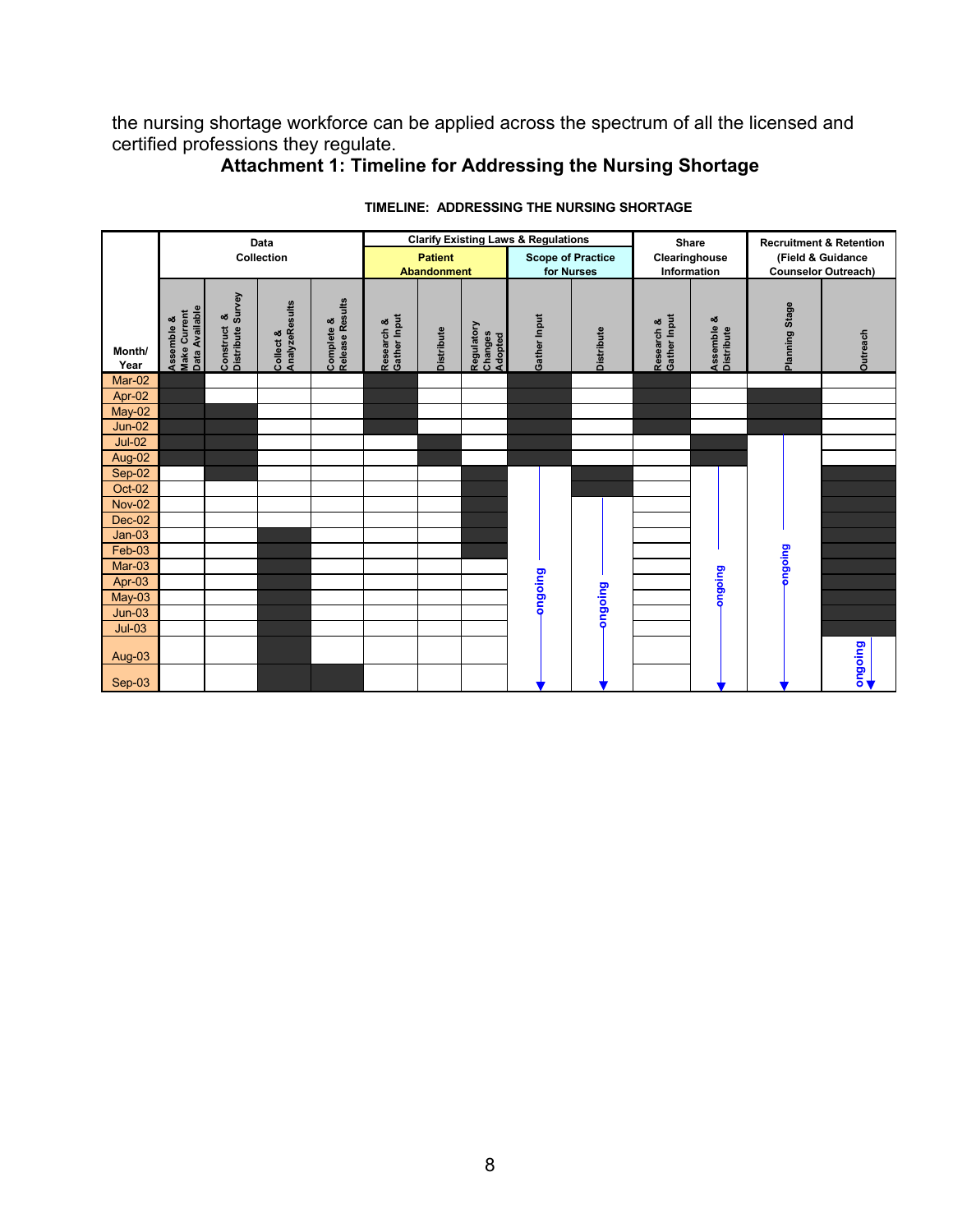**Attachment 2:** full text article from the Spring 2002 issue of *The Independent Sector,* a publication of the Commission on Independent Colleges and Universities (cIcu)

This article is available on CICU's Web site at www.cicu.org/health.html

# *Changing the Future of Nursing*

Nurses are critical to all aspects of health care and disease prevention. But the number of nurses and nursing students is rapidly diminishing. New York State private colleges and universities are helping to reverse that trend.

According to the New York State Regents Blue Ribbon Task Force on the Future of Nursing, experts predict a nursing shortage so severe it will impact the health and safety of New Yorkers. By 2005, the demand for registered nurses (RNs) in New York is projected to exceed supply by more than 17,000 nurses. By 2015, that gap is expected to almost double.

There are many reasons for this shortage: the number of current nurses reaching retirement age; declining enrollments in nursing programs; little interest by young women in nursing as a career; low numbers of males and minority students entering nursing programs; and workplace demands on nurses in terms of shift work, accountability, and stress. At the same time, an aging population has led to increases in the need for health care.

Private colleges and universities in New York State are taking strong and specific measures to help solve the nursing shortage. Because of innovative programs designed to attract students, enrollment in nursing programs is expected to rise at our campuses, a positive outcome for the future health care of all New Yorkers.

- $\triangleright$  In 1976, in response to a perceived need for educating and graduating more nurses in New York State, The College of New Rochelle established its School of Nursing, an interactive learning environment that provides undergraduate and graduate students with the opportunity to obtain a holistic nursing specialization. The college takes its mission to the community as well, visiting schools to educate students about the nursing profession and its rewards and potential.
- ¾ Hartwick College has launched a creative program called "Partnership for Nursing Opportunities," together with the State University of New York College of Technology at Delhi (SUNY Delhi) and Bassett Healthcare. The program offers high-quality education while encouraging graduates to work in upstate New York. Partnership students typically obtain the Licensed Practical Nurse (LPN) degree from SUNY Delhi and then work three days a week at Bassett Healthcare while taking courses and clinicals taught by Hartwick faculty, tuition-free. In return, students commit to one year of employment at Bassett for every year of support.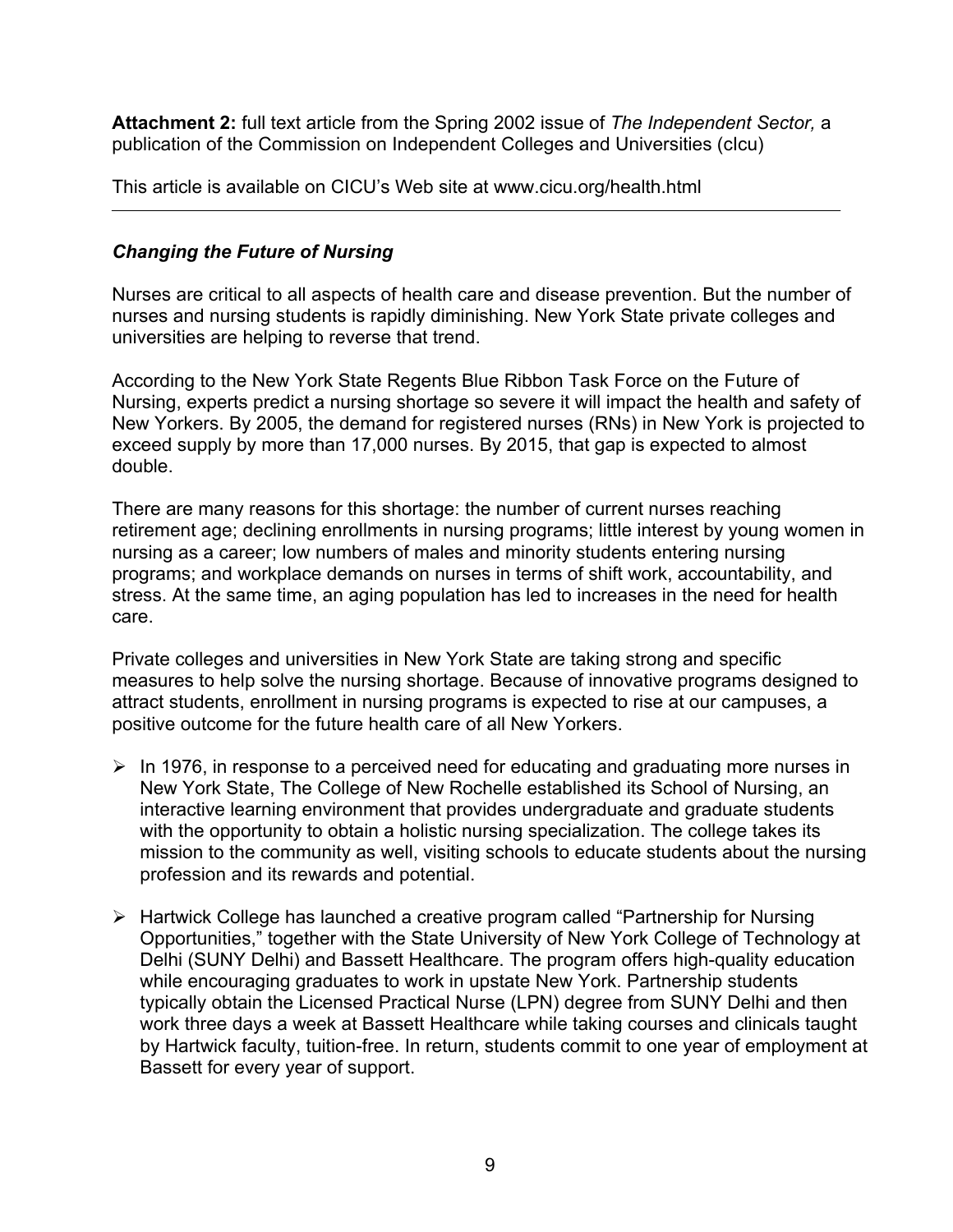- $\triangleright$  To address the need for primary health care professionals, the C. W. Post Campus of Long Island University started educating "nurse practitioners" who can provide substantial primary care. Many go on to provide health care to underserved populations such as migrant workers, the homeless, and the elderly, in schools, work sites, and health departments. C. W. Post's new program offers a dual bachelor's/master's degree in either clinical nurse specialist or family nurse practitioner for individuals already licensed as registered nurses. The program increases the number of advanced-practice nurses available to deliver both primary and tertiary care to the Long Island community.
- $\triangleright$  As fewer people are attracted to nursing as a career, one solution is to help young people, their teachers, and counselors understand that nurses play pivotal roles in providing, managing, and evaluating health care. To introduce school children to the rewards and value of the nursing profession, Mount Saint Mary College is planning to work with youngsters as early as elementary school. As these students move into middle and high school, the college will invite them to the campus for a first-hand look at nursing education.
- $\triangleright$  New York University has created a task force to address the increasingly severe shortage of registered nurses. The task force plans to provide career information to elementary and middle schools; recruit high school students; offer early college credit to high school students; develop flexible articulation agreements with community colleges to make transferring easier; and to allow individuals with degrees in other fields to complete the nursing program in 15-24 months.
- $\triangleright$  RNs who return to college for a bachelor's degree also boost their self-confidence, according to the director of the upper division baccalaureate program for registered nurses at St. Joseph's College. These students report that they have acquired new leadership skills, treat patients more holistically, value nursing research, and view nursing more as a profession than a task-oriented experience. Students in the college's nursing program, most of whom are RNs returning to school to earn their baccalaureate degrees, usually work full-time while continuing their education.
- $\triangleright$  One solution to the nursing crunch is to recruit more students. St. Joseph's Hospital School of Nursing in Syracuse has doubled its student body from 1999-2001 through creative programs including a weekend nursing program, tuition-free classes in exchange for a work commitment following graduation, agreements with other colleges, and by encouraging nontraditional students to take advantage of educational opportunities in nursing.
- ¾ Innovative partnerships and programs at The Sage Colleges have helped to increase enrollment in its nursing division. The college partners with more than 200 clinical sites to help students gain experience in acute care settings; has designed tuition discounts and grant programs to ease the financial burden on nursing students; and customizes programs to the needs of students, offering flexible schedules and a range of specializations that prepare nurses for advanced-practice roles. Sage also created the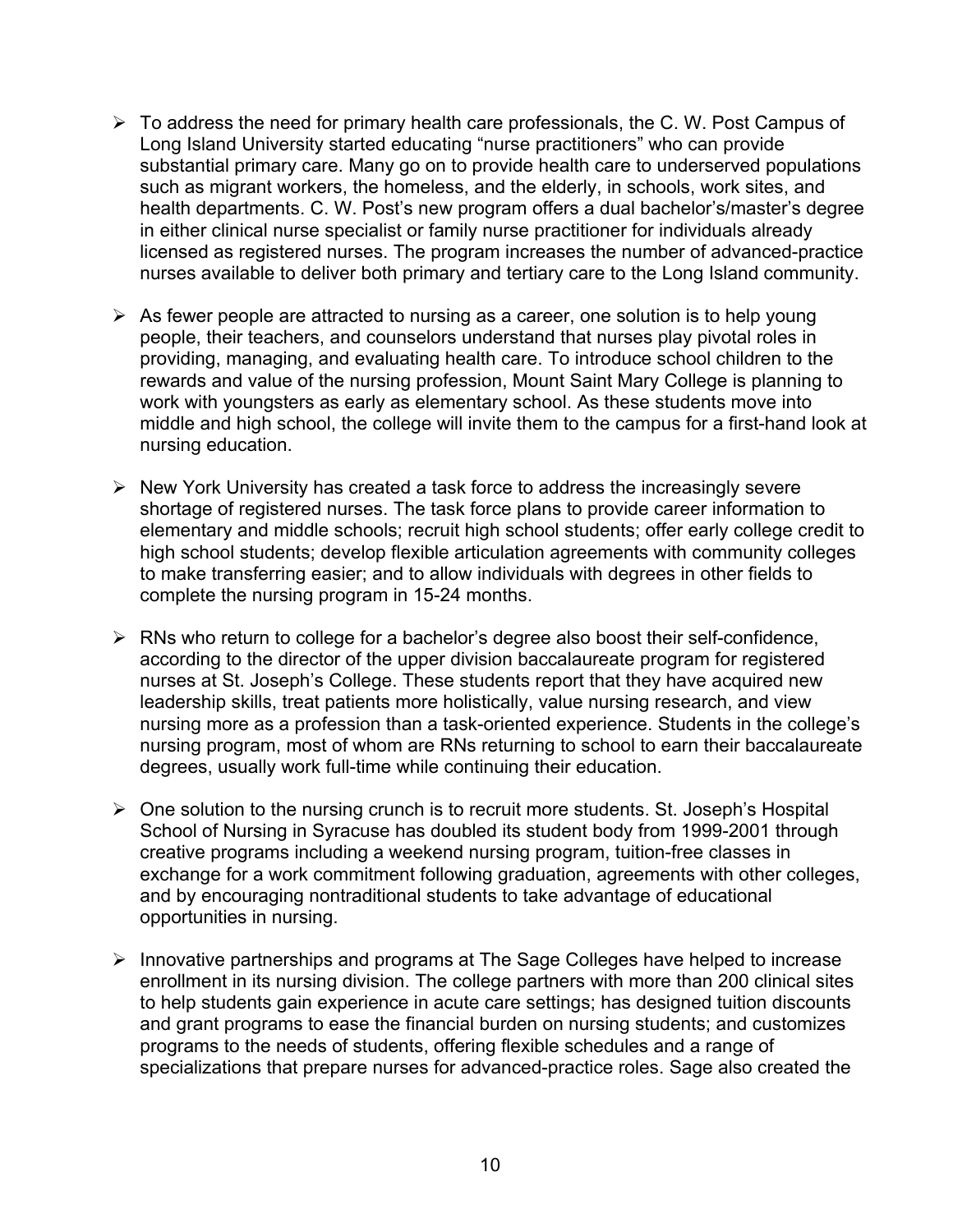"Fast Forward B.S." in nursing, an accelerated program designed to move trained nurses into the workforce more quickly.

 $\triangleright$  The greatest demand in the next few years will be for baccalaureate-prepared nurses, and the nursing faculty at Utica College is taking action now by visiting high schools to meet with students and counselors; inviting potential students to the college; offering scholarships for nursing; and initiating programs that retain as well as attract nursing students, such as individual tutoring of nursing students by faculty members. The college is also concerned with the continuing education needs of the practicing nurse and is currently offering courses in forensic nursing, a nontraditional practice area that has career opportunities in correctional facilities, emergency health services, and community health agencies.

#### *Education for life: Nursing degree programs*

**Adelphi University**  (516) 877-3050; [www.adelphi.edu](http://www.adelphi.edu/) 

**Cochran School of Nursing**  (914) 964-4296 [www.riversidehealth.org](http://www.riversidehealth.org/) 

**College of Mount Saint Vincent**  (718) 405-3268; [www.cmsv.edu](http://www.cmsv.edu/) 

**The College of New Rochelle**  (914) 654-5804; [www.cnr.edu](http://www.cnr.edu/) 

**D'Youville College**  (716) 881-7600; [www.dyc.edu](http://www.dyc.edu /) 

**Daemen College**  (716) 839-8225; [www.daemen.edu](http://www.daemen.edu/) 

**Dominican College**  (845) 359-7800; [www.dc.edu](http://www.dc.edu/) 

**Elmira College**  (800) 9ELMIRA; [www.elmira.edu](http://www.elmira.edu /) 

**Hartwick College**  (607) 431-4780; [www.hartwick.edu](http://www.hartwick.edu/)  **Maria College**  (518) 438-3111 [www.mariacollege.org](http://www.mariacollege.org/) 

**Mercy College**  (914) 674-9331 x550 [www.mercy.edu](http://www.mercy.edu/) 

**Molloy College**  (516) 678-5000 x6240 [www.molloy.edu](http://www.molloy.edu/) 

**Mount Saint Mary College**  (845) 569-3138; [www.msmc.edu](http://www.msmc.edu/) 

**Nazareth College of Rochester**  (716) 389-2709; [www.naz.edu](http://www.naz.edu/) 

**New York Institute of Technology**  (212) 261-1702 or (516) 686-7925 [www.nyit.edu](http://www.nyit.edu/) 

**New York University**  (212) 998-4553; [www.nyu.edu](http://www.nyu.edu/) 

**Pace University**  (212) 346-1225 or (914) 923-2798 [www.pace.edu](http://www.pace.edu/) 

**Phillips Beth Israel School of Nursing**  (212) 614-6108; [www.bimc.edu](http://www.bimc.edu/) 

**The School of Nursing of St. Vincents Catholic Medical Centers**  (718) 357-0500 x173

**St. Elizabeth College of Nursing**  (315) 798-8253; [www.stemc.org](http://www.stemc.org/) 

**St. John Fisher College**  (716) 385-8068; [www.sjfc.edu](http://www.sjfc.edu/) 

**St. Joseph's College**  (718) 399-0693 or (631) 447-3255 [www.sjcny.edu](http://www.sjcny.edu/) 

**St. Joseph's Hospital School of Nursing**  (315) 448-5040; [www.sjhsyr.org](http://www.sjhsyr.org/) 

**Syracuse University**  (315) 443-3611; [www.syr.edu](http://www.syr.edu/) 

**Trocaire College**  (716) 826-1200; [www.trocaire.edu](http://www.trocaire.edu/) 

**University of Rochester**  (716) 275-2375 [www.urmc.rochester.edu](http://www.urmc.rochester.edu/) 

**Utica College of Syracuse University**  (315) 792-3059; [www.utica.edu](http://www.utica.edu /)